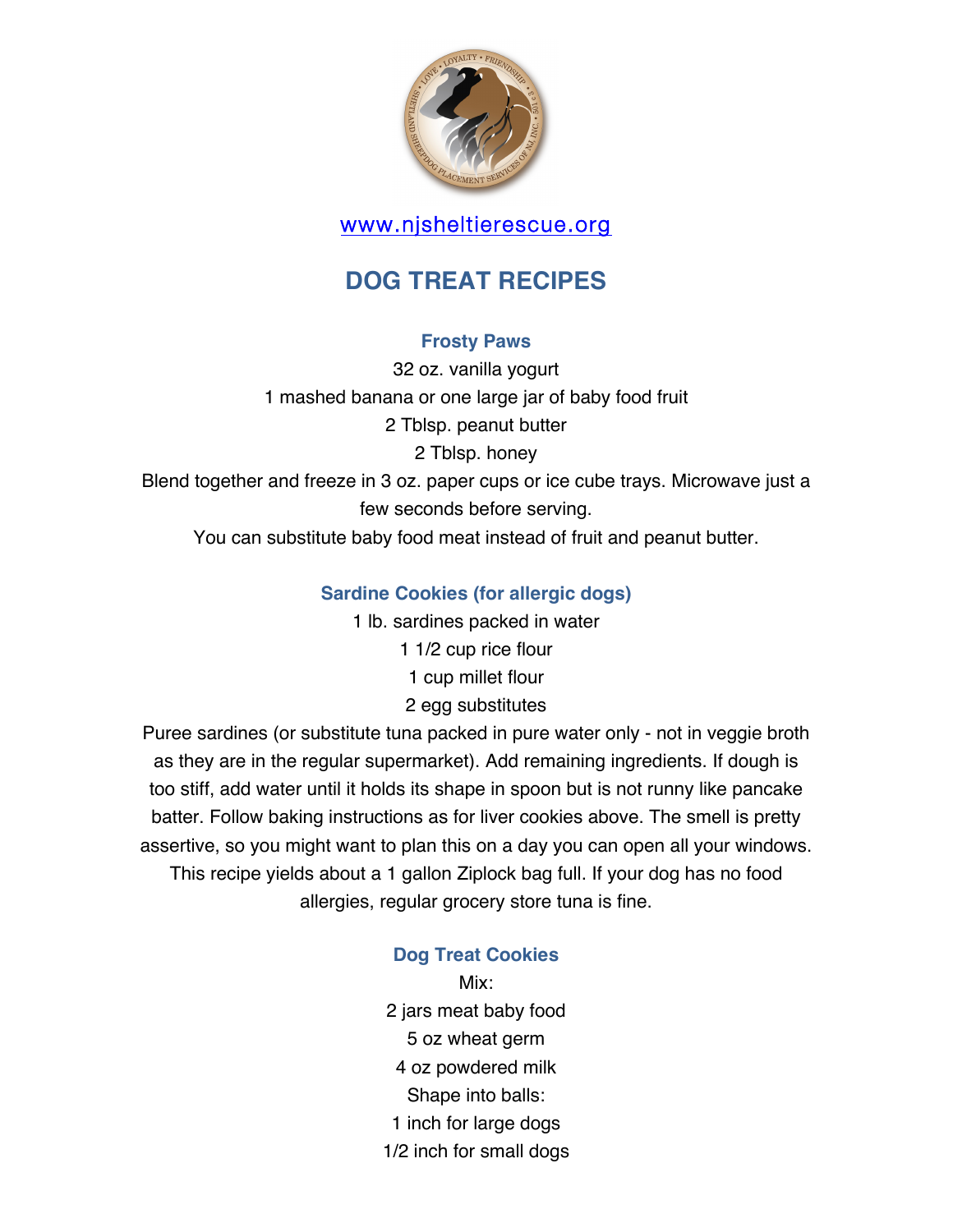Press flat on cookie sheet. Bake at 350 degrees until slightly brown on top.

### **Tuna Cake**

1 can of tuna 1 egg whole wheat flour

Put the can of tuna and it's oil into a bowl. Beat in the egg by hand. Add just enough flour to make it a thicker, brownie type consistency. Bake in a small bread loaf pan for about1/2 hour ... or until set. Turn it out of the pan and cut into desired sized squares. Refrigerate the rest.

## **(Machine) Doggie Biscuits**

Servings: 1 3/4 c Hot water or meat juice 1/3 c Margarine 1/2 c Powdered milk 1/2 ts Salt 1 Egg, beaten 3 c Whole wheat flour Mix well - roll in to small logs in your hands and bake at 325 degrees for about 50 mins.

### **Liver Cookies**

1 lb. raw beef liver, pureed in blender 1 cup flour 1 cup cornmeal or ground up Quaker oats 1/2 cup wheat germ 1 tsp. garlic powder (not salt)

### 1 egg

Once liver is pureed, mix remaining ingredients. Set oven to 350 F. Spoon batter onto a baking sheet sprayed with PAM and flatten each cookie slightly. Bake for 10 minutes. These do not have preservatives, so freeze what you don't plan to use in a day or two.

### **Liver Cookies (for allergic dogs)**

2 lb. raw sheep liver, pureed in blender 1 1/2 cup rice flour 1 cup millet flour 1 tsp garlic powder (optional) 2 egg substitutes (made from potato starch and tapioca, not soy)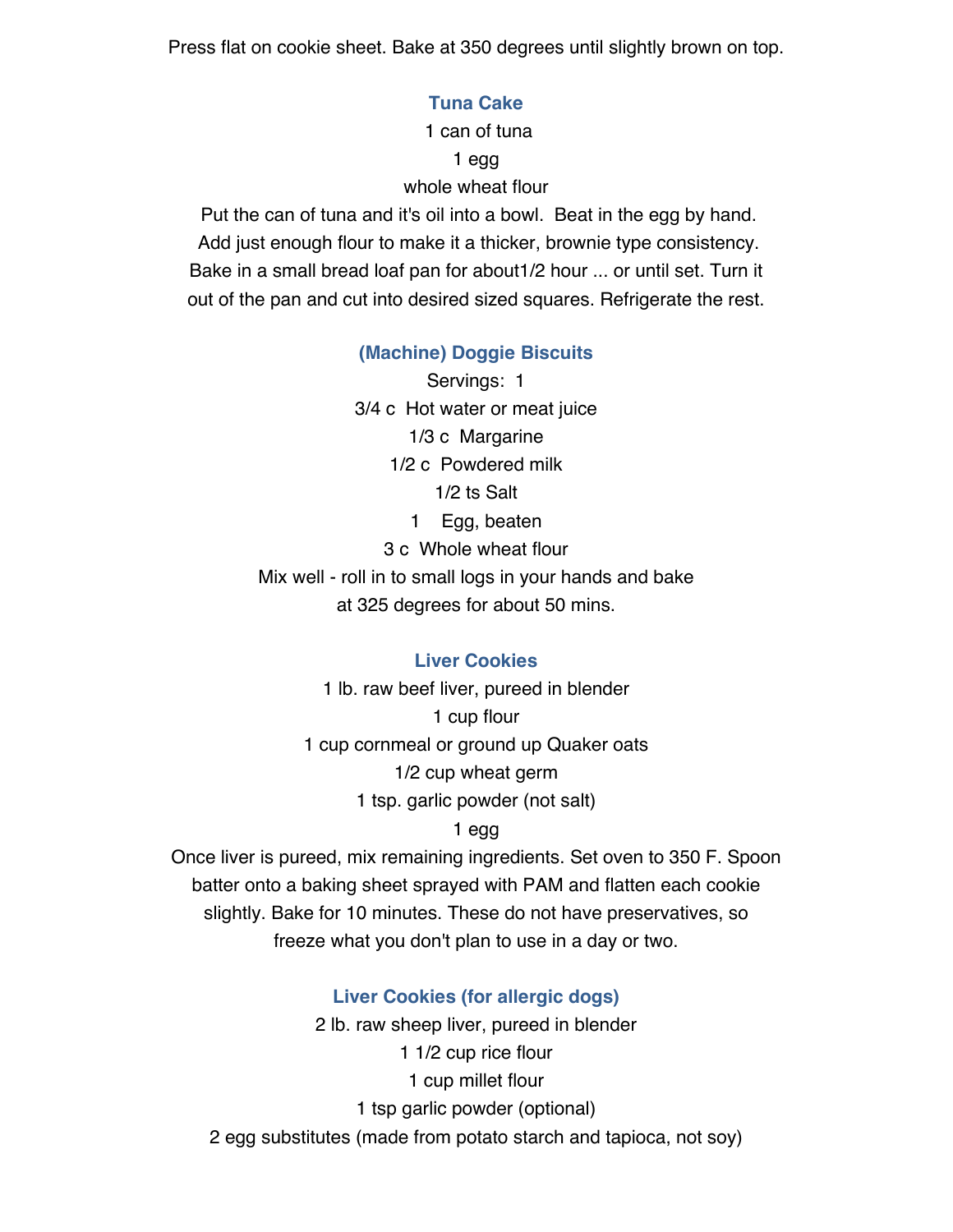Same baking instructions as above, but avoid cooking spray based on soy lecithin. These cookies eliminate the most common allergic offenders: wheat, corn, soy, eggs, and beef. Any health food store should stock the powdered egg substitute and novel flours. Because rice flour has no gluten, cookies need the extra pound of raw pureed meat to stick together into a cookie with a bread-like texture and not crumble to dust. This makes enough cookies to fill two Ziplock gallon bags.

### **Canine Casserole**

1 pound ground beef or turkey 1/4 cup of rice One carrot finely chopped One small finely chopped potato One stick of finely chopped celery 1/2 cup of sliced green beans (stringless) Place all ingredients into a large casserole dish. Cover with water and mix. Place lid on casserole Microwave on High for 10 min and then Medium for 10min This should be cooked at least an hour before feeding so that it is well cooled.

#### **Chicken Liver Treats**

1 pound chicken livers 1 1/2 cups cornmeal 2 eggs 1/2 cup dry milk 2Tbls molasses 2 large cloves of garlic

Combine all ingredients into a food processor; blend until smooth. Pour into baking pan. Bake at 400 until sides pull away from the pan, or a knife comes out clean. When cool, cut into bite sized pieces and store in the fridge.

### **Homemade Liver Treats**

You may use beef, lamb or chicken livers. 1 cup flour---- (wheat flour best) 1 cup cornmeal 1/2 cup wheatgerm 1 tsp. garlic powder 1 pound of raw liver Pre-heat oven to 350.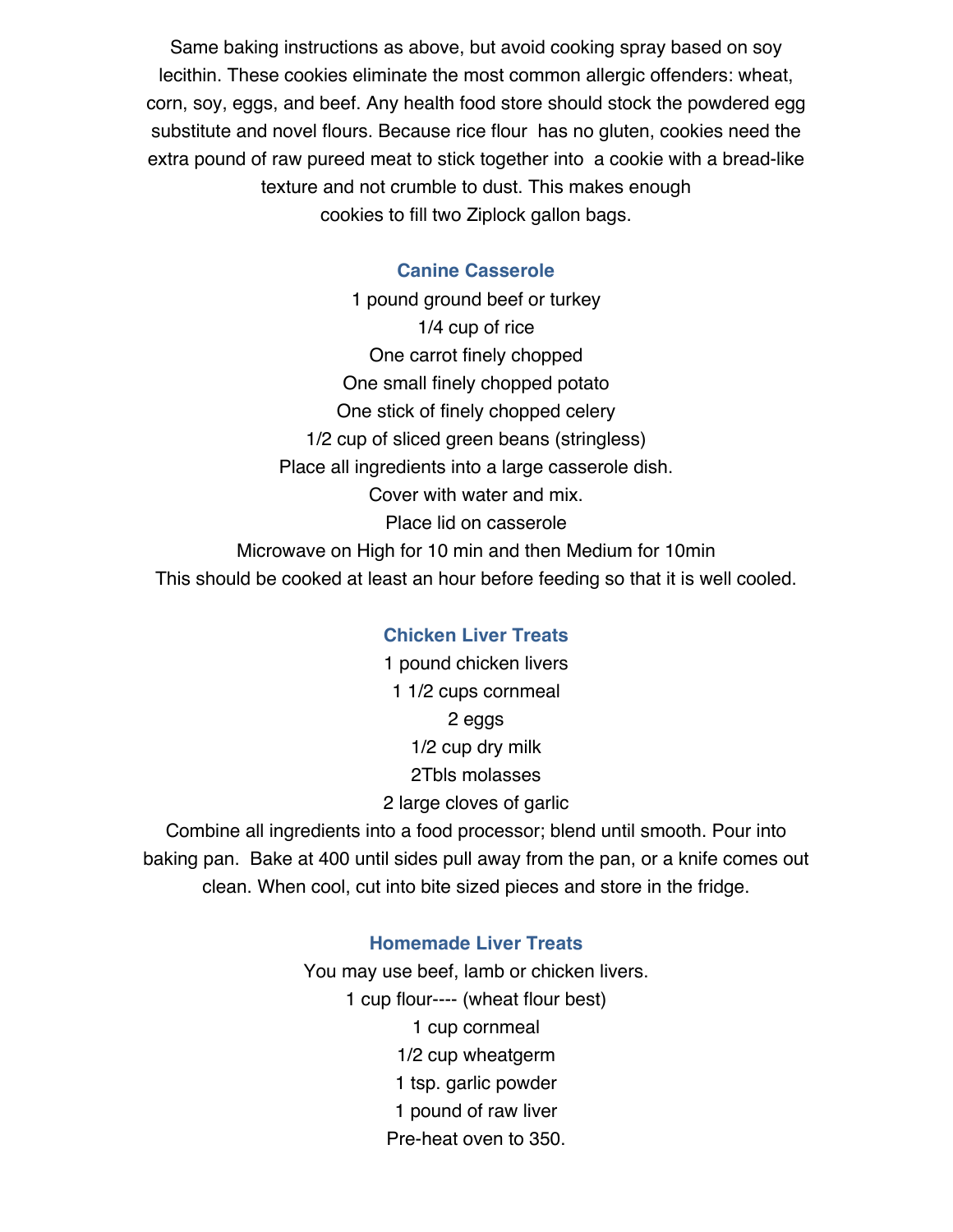Liquefy liver in blender, add dry ingredients. Grease cookie sheet. Drop teaspoonfuls of mixture onto cookie sheet and flatten with bottom of glass dipped in water and cornmeal. Bake for 15-20 minutes. You may store baked or unbaked dough in freezer.

### **Satin Balls**

This recipe is for putting weight on an animal quickly. It has also been reported that this Recipe will help with some forms of hair loss, such as when your dog(s) blow their coat, to keep the coat healthyand shiny. This recipe is intended to be fed raw. 10# hamburger meat 1 jar wheat germ 1 large box of oatmeal (uncooked) 1 1/4 Cup vegetable oil 10 eggs 10 small packages unflavored gelatin 1 1/4 Cup unflavored molasses A pinch of salt 1 large box Total cereal (2lb's) (You may also add minced garlic to add flavor) Mix all ingredients together well, much like a meatloaf....put into separate

freezer bags and freeze, thawing out as needed. It puts weight on in a very short time, not to mention the gloss in their coat. You can use it every day and it does not produce diarrhea. It can be fed alone or with kibble.

### **Weight Gain Fat Balls #1**

1 lb hamburger 1 package cream cheese 1 dozen egg yolks 1 jar all natural peanut butter about 1 cup rolled oats soaked in milk 1 jar wheat germ

Mix up, measure out, feed as needed. You'll need to mix it with your hands. It's hard to mix and messy. You can make this with more hamburger (like, 2 or 3lbs) and freeze the unused portion that day or the next.

### **Weight Gain Fat Balls #2**

Small heavy cream 1 doz eggs 2 blocks of cream cheese (room temp)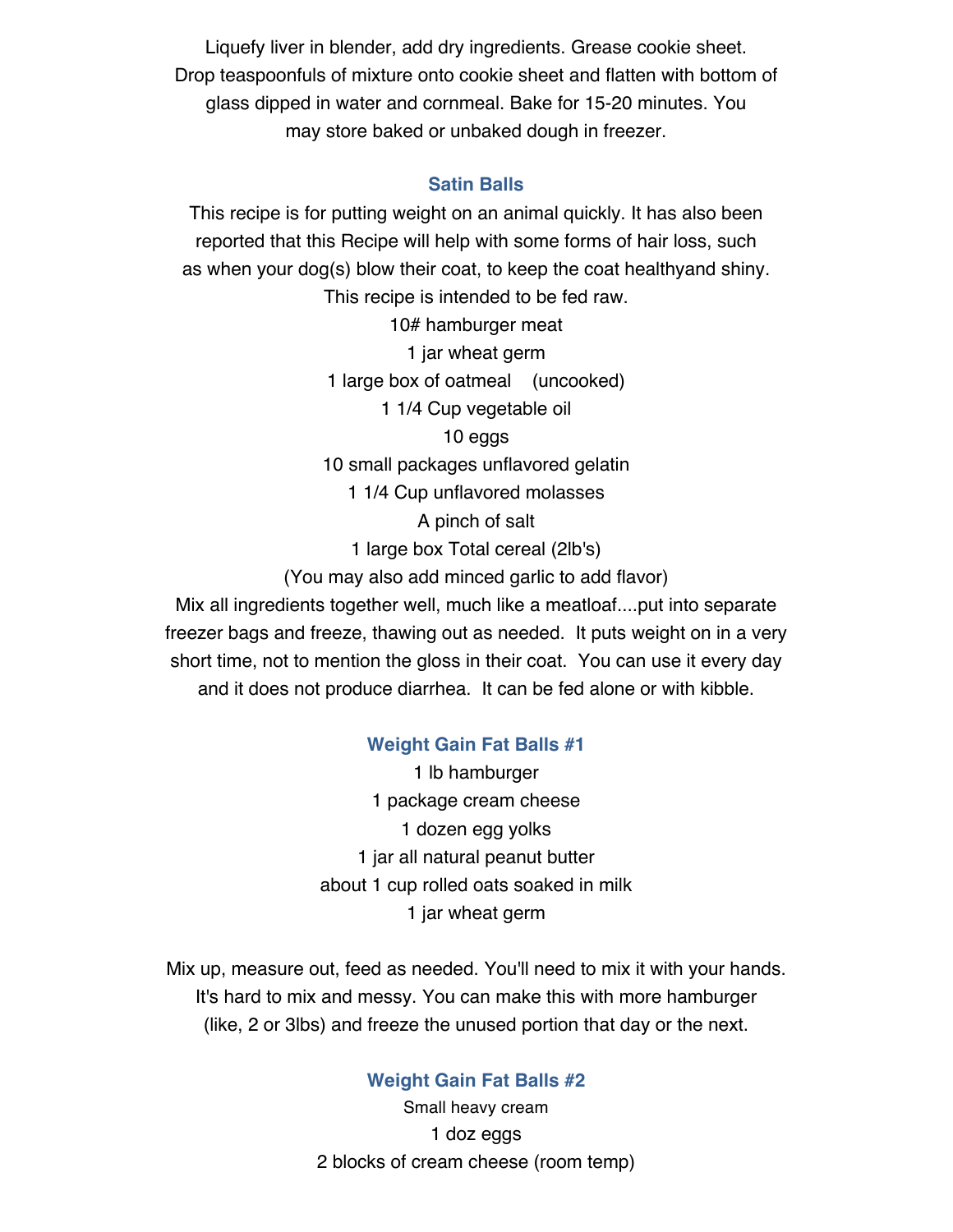5 lbs ground beef -- (27% fat) 1 small box TOTAL cereal (crunch up Total into small crumbs) 1 cup wheat germ mix dry ingredients Add heavy cream Add cream cheese MIX TOGETHER Add ground beef MIX TOGETHER Roll into balls -- put them on cookie sheets and freeze, makes a lot –

### **Cheese Bone Dog Cookies**

Serving Size: 12 2 c Unsifted all-purpose flour 1 1/4 c Shredded cheddar cheese 2 cl Garlic, finely chopped 1/2 c Vegetable oil 4 1/2 tb Water (up to 5 tbs.) Preheat oven to hot (400 degrees).

Make a cardboard pattern of a dog bone, 4 inches long or use a dog-bone cookie cutter. Combine flour, cheese, garlic and vegetable oil in container of food processor. Cover, whirl until mixture is consistency of coarse meal. With machine running, slowly add water until mixture forms a ball. Divide dough into 12 equal pieces. Roll out each piece to 1/2" thickness. Cut out bones. Transfer to ungreased cookie sheet. Do not r-roll scraps. Bake in preheated hot oven for 10 to 15 minutes or until bottom of cookies are lightly browned. Carefully transfer bones to wire rack to cool completely. Refrigerate in airtight container.

# **Doggie Liver Treats**

Servings: 6

1 lb Raw liver

2 Cloves garlic

1 Box corn muffin mix

Heat oven to temperature listed for the corn muffins.

In blender or food processor, mix liver and garlic until liquid. Mix in box of muffin mix. Scrape onto a cookie sheet and pat to about 1/2 to 1 inch thick.

Bake until very firm but not burned. Cut into squares. May be frozen.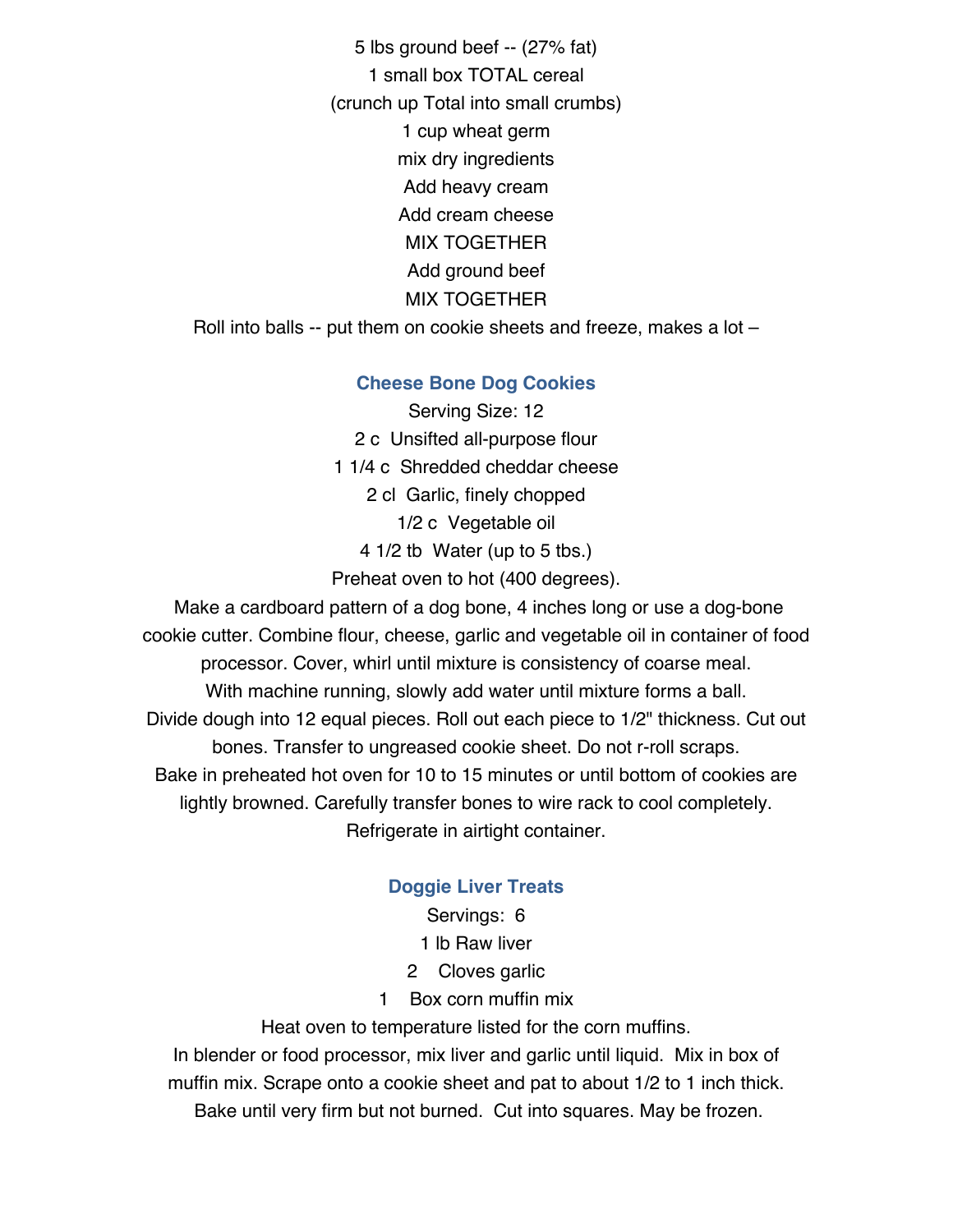### **Oatmeal / Wheat Germ Dog Biscuits**

Serving Size: 50 3 c Whole wheat or rye flour 3 c Uncooked oatmeal 1/2 c Plain wheat germ 6 tb Margarine 1/4 c Molasses 1 c Evaporated milk

1 c Water

Mix together the first 3 ingredients. Then thoroughly mix in the last 4 ingredients. Dough will be stiff. Chill for a half hour. Roll rounded teaspoonsfuls into balls. Flatten, place on greased cookie sheet, and bakefor 1 hour at 300F.

#### **Homemade Dog Biscuits - 1**

Preparation Time: 10 minutes Cooking Time: 25-30 minutes then time to dry  $\frac{1}{2}$  c. dry milk 1 egg, beaten 2 ½ c. all purpose flour ½ tsp. Salt ½ tsp. Garlic or onion powder 1 ½ tsp. Brown sugar  $\frac{1}{2}$  c. water 6 tbls. Gravy or small jar of baby food meat Preheat oven to 350  $\mathrm{^{0}F.}$  Combine and mix well all the ingredients. Shape using a cookie cutter. Bake on lightly greased cookie sheet for 25-30 minutes. After baking, let biscuits dry completely. Store in airtight container.

### **Homemade Dog Biscuits – 2**

3 to 3 ½ c. all purpose flour 2c. whole wheat flour 1c. rye flour and cornmeal 2c. cracked wheat  $\frac{1}{2}$  c. nonfat dry milk 1 pkg. Dry yeast 4tsp. Salt (substitute herbs for dogs on salt free diet) 2c. chicken stock or other liquid 1egg and 1tbsp. Milk to brush on top Combine all dry ingredients, except yeast. In a separate bowl, dissolve yeast in ¼ c. water. To this, add chicken stock (or substitute bouillon, pan drippings, or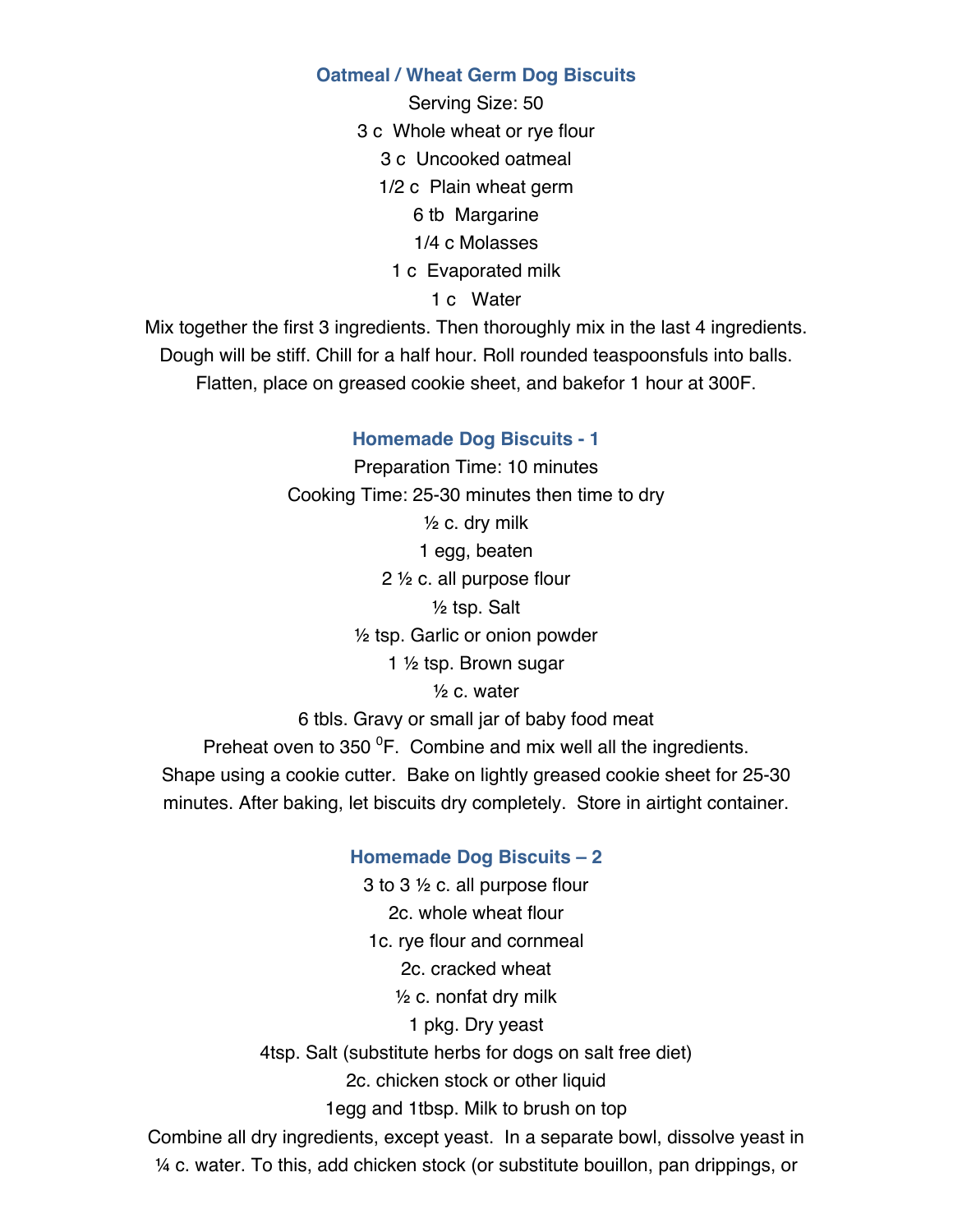water from cooking vegetables). Add liquid to dry ingredients. Knead mixture for about three minutes. Dough will be stiff (add extra liquid or an egg if too stiff). Preheat oven to 300  ${}^{0}$ F. Roll out dough on floured board to  $\frac{1}{2}$ " thickness. Immediately cut into shapes with cookie cutters. Place on ungreased cookie sheet and brush with a wash of egg or milk. Bake for 45 minutes, turn off heat and leave biscuitsovernight in oven to get bone hard.

#### **Dog Treats - 3**

1 ½ c. all purpose flour 1 ½ c. whole wheat flour 1c. rye flour 1c. old fashioned oats 1c. cornmeal 1 tsp. Salt ¼ c. liver powder (available at health food stores) 1 tsp. Garlic powder 1 egg ½ c. vegetable oil 1 ¾ c. beef broth

Place oven rack in upper third of oven. Heat oven to 300  $\mathrm{^0F}$ . Line a cookie sheet with foil. In a large bowl, mix flours, oats, cornmeal, liver powder, salt, and garlic powder. Add egg, oil and broth. Mix together, roll out on floured surface to ½" thickness, and cut with cookie cutters. Place on foil covered cookie sheet. Prick a line of dots halfway through the dough. Bake for 2 hours, turn off oven and let biscuits stand in oven overnight to harden. Can be stored in plastic bags at room temperature up to 3 months. Makes about 24 (3 ½ inch) biscuits.

> **Dog Biscuits – 4** 2 ½ c. whole wheat flour ½ c. dry milk 1 tsp. Garlic powder 1 tlb. wheat germ 1 tsp. beef bouillon (granules) 6 tbls. bacon grease or meat drippings 1 egg, beaten

½ c. ice water

Preheat oven to 350  $\mathrm{^{0}F.}$  Combine and mix well all dry ingredients. Cut in drippings. Mix in egg. Add enough ice water for mixture to form a ball. Pat to ½" thick. Cut into bars and bake on lightly greased cookie sheet for 25-30 minutes. After baking, let biscuits dry completely.Store in airtight container.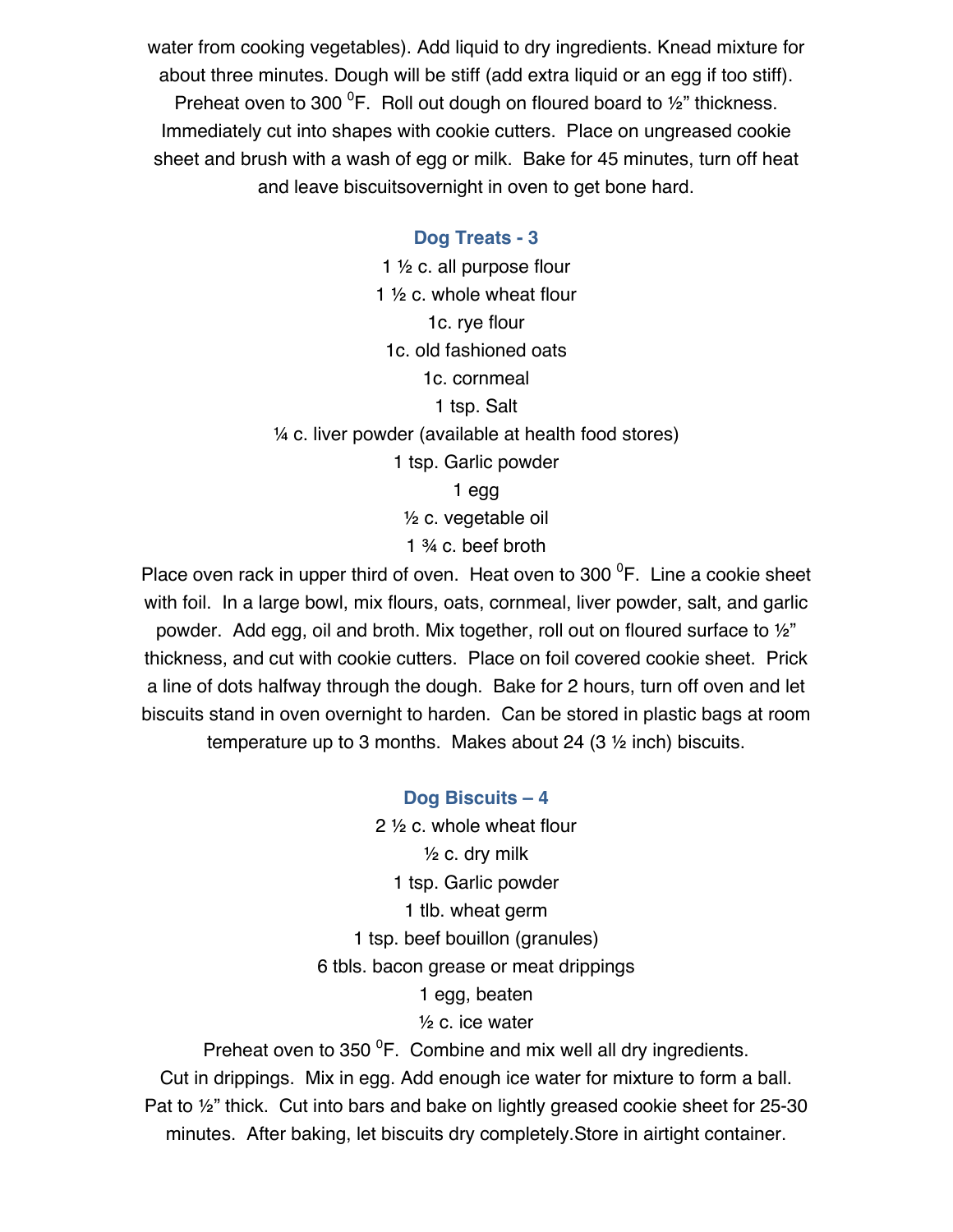### **Birthday Pup Cakes**

3 cups water 2 carrots, shredded 1 egg 1/2 teaspoon vanilla 2 tablespoons honey 2 ripe bananas, mashed 4 cups whole wheat flour 1 teaspoon baking powder 1 teaspoon nutmeg 1 teaspoon cinnamon

Preheat oven to 350. In large mixing bowl, blend the water, carrots, egg, vanilla, and honey. Add mashed bananas. In seperate bowl, mix flour, baking powder, nutmeg, and cinnamon. Pour the flour mixture into the carrot mixture and mix thoroughly. Spray a 12- cupcake pan with nonstick spray. Fill each cup. Bake for 50-60 minutes. Cool.

## **PACER'S BROWNIES (Pet Treats)**

1 pound liver, pureed 1 cup flour 1 cup corn meal cheese, onion or garlic Bake at 250 - 300 degrees F for 20 to 30 minutes.

# **Doggie Delight Apple Muffins**

2 3/4 cup water

1 lg egg

1/2 cup unsweetened apple sauce (I like to add extra applesauce)

1 tablespoon honey

1 tablespoon vanilla

4 cups wheat flour

1 tablespoon baking powder

1 tablespoon cinnamon

1 tablespoon nutmeg

Preheat oven to 350 deg. Mix all wet ingredients together in a bowl, and in a separate bowl mix all dry ingredients. Add wet ingredients to dry ingredients. Mix well and then put in greased muffinpan. Bake for approx 15-20 minutes or until lightly brown. Let cool and serve.

*NOTE: you can substitute the applesauce with pumpkin.*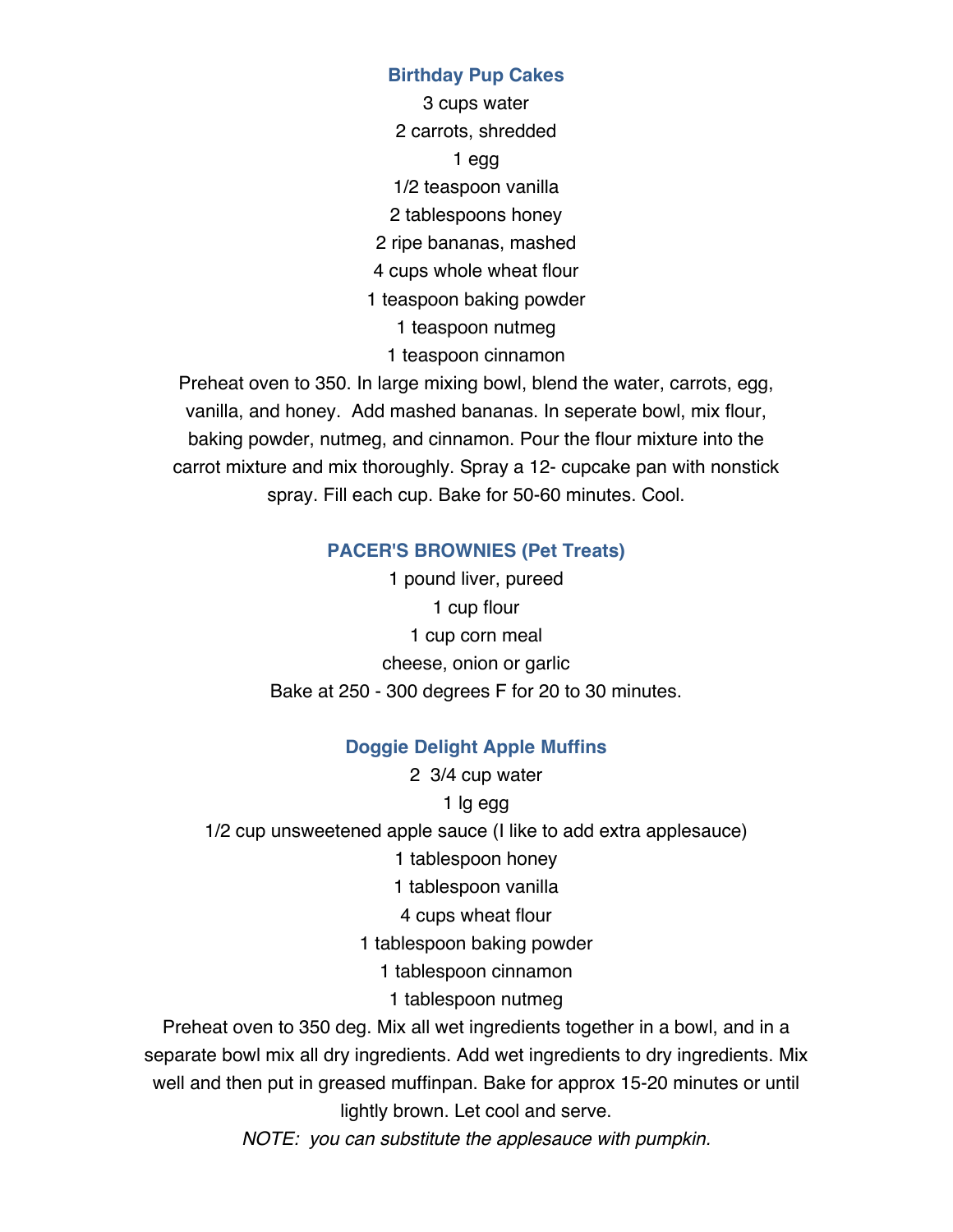#### **Bow-Wow Brownies**

1/2 cup vegetable oil 2 tablespoons honey 1 cup flour 4 eggs 1 teaspoon vanilla 1/2 cup carob chips 1/4 cup carob powder 1/2 teaspoon baking powder Preheat oven to 350. Blend oil and honey using wooden spoon add rest of

ingredients and mix well. Pour onto greased baking sheet, and bake 30-35 minutes. Let cool & frost.

#### **Bow-Wow Brownie Frosting**

12 ounces fat-free cream cheese 1 teaspoon vanilla 1 teaspoon honey In mixer, blend all 3 ingredients

#### **Holistic Dog Biscuits**

1 1/2 C Whole Wheat Flour 1 C Rye Flour 1/2 C Brewers Yeast 1/4 C Parsley Flakes 1 tsp Garlic Powder (granulated garlic) 1 TBS Bran (unprocessed; not the cereal) 3/4 C Water 5 TBS Cold-pressed Sesame Oil Combine dry ingredients; add oil and water. Roll out 1/4" thick on a floured surface and cut with cookie cutter. Bake 35-40 minutes at 325 degrees (longer if

necessary) until lightly browned and crispy. Cool on wire racks.

### **BARKIN OATMEAL COOKIES**

1 cup uncooked oatmeal 1/3 cup margarine 1 tsp canola oil 1 1/2 cups hot water 3/4 cup powdered milk 3/4 cup cornmeal 1 egg, beaten 2 tsp. grated apple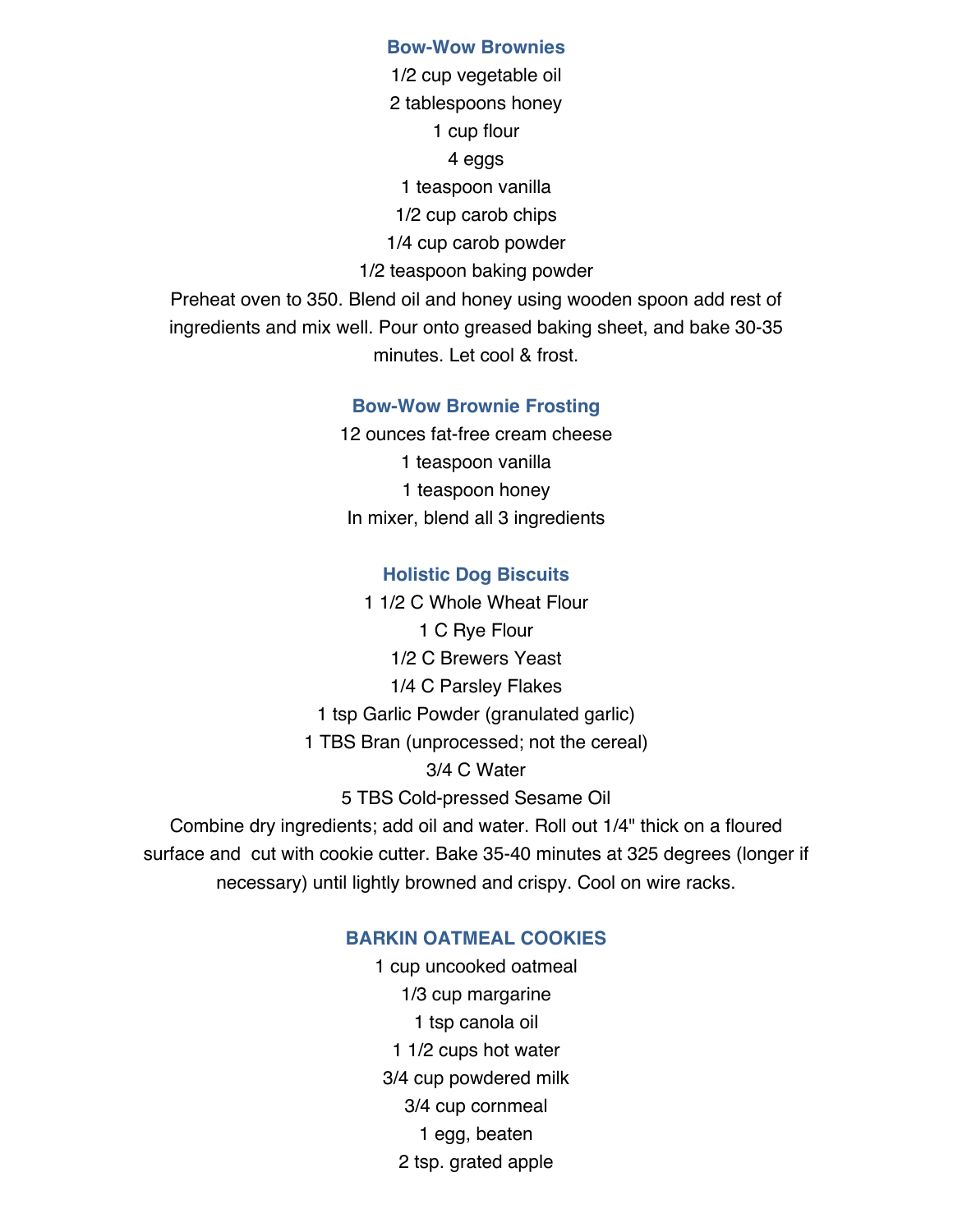### 1 T. brown sugar

3 cups wheat (or rice) flour

Mix hot water, oatmeal, margarine, & oil. Let stand 5 minutes. Add milk, cornmeal, egg, apple and brown sugar. Add flour 1/2 cup at a time, mixing well each time. Knead 3-4 minutes, adding more flour if necessary for a stiff dough. Roll to 1/4 inch thick & cut with cookie cutter. Put on greased sheet and bake at 3

# **DAILY DROOL PEANUT BUTTER BASSET BISCUITS**

4 cups whole wheat flour 2 cups oatmeal 1/2 to 3/4 cup chunky peanut butter 2 1/2 cups hot water

Mix all ingredients, adding more hot water if dough is too sticky. Knead well. Roll out to 1/4" and cut into shapes with cookie cutter. Bake on greased cookie sheet at 350 degrees for 40 minutes. Turn off heat and let cool in oven overnight.

# **DAISY'S PEANUT BUTTER BISCUITS**

3 cups whole wheat flour cup cornmeal cup quick oats - uncooked 1 cups hot water cup olive or vegetable oil 2 eggs- lightly beaten 3 to 4 tablespoons peanut butter- smooth 2 to 3 tablespoons of your favorite nutritional supplement **Instructions** 

Combine peanut butter, hot water, oil, and eggs in a bowl. Mix until smooth. Set aside. Combine flour, cornmeal, and oats in a separate bowl. Mix well. Pour the bowl of the wet ingredients into the bowl of dry ingredients. Mix well with hand mixer until dough forms. Knead dough on a floured board until no longer sticky.

Add flour as needed. Roll out dough to inch thickness. Cut into shape with a floured bone shape cookie cutter. Place on a lightly greased or non-stick cookie sheet. Bake at 400 degrees for 20 to 30 minutes, or until firm to the touch. Remove from oven and let cool until hard. Store in an airtight container in the refrigerator. (dough can be frozen for later use)

# **BEEFY BACON BISCUITS**

1 10oz. can beef consumme 3 tbsp. bacon fat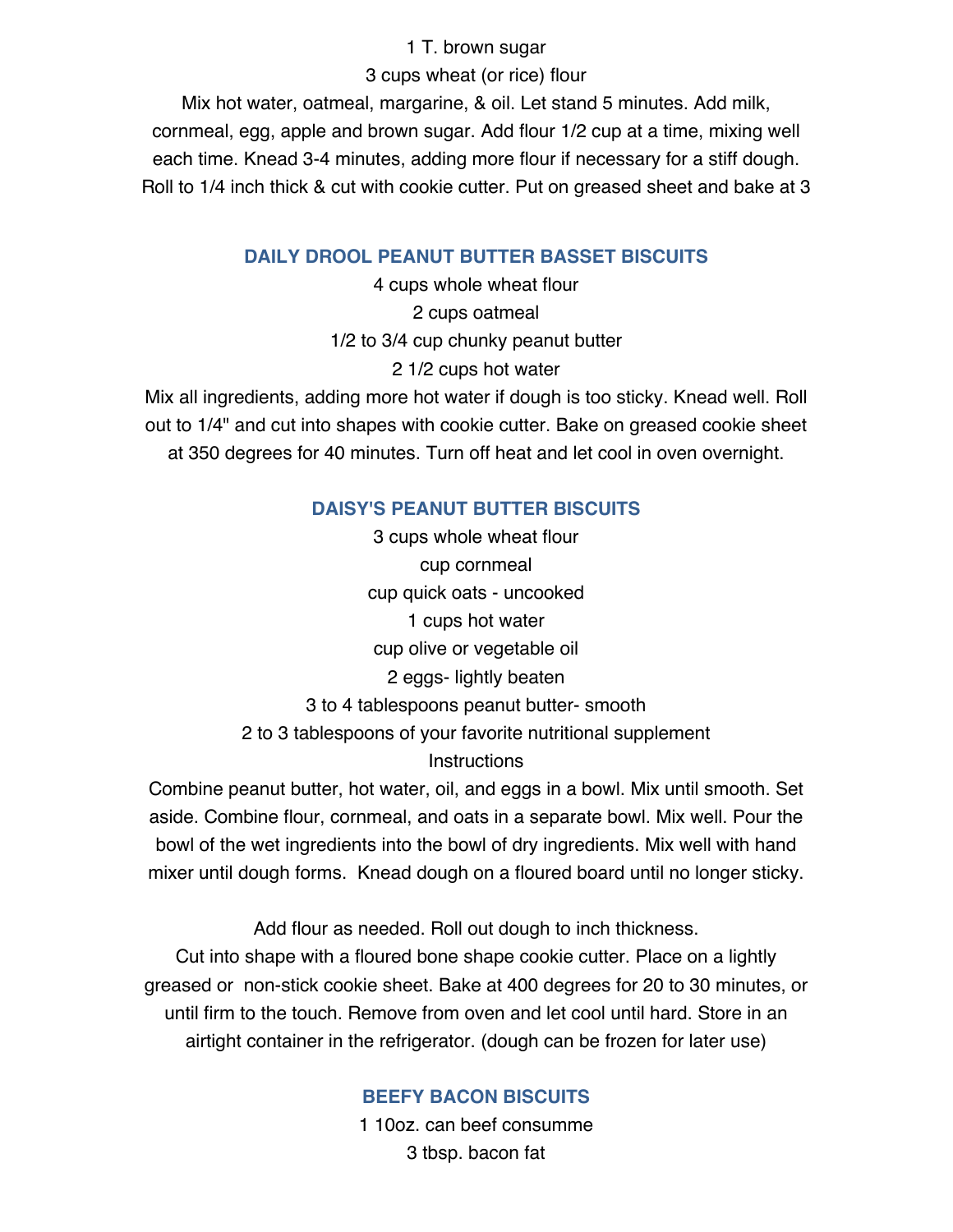4 cups whole wheat flour 1/3 cup powdered milk 3/4 tsp baking powder 1 egg beaten

Combine dry ingredients. Add remaining ingredients. Mix well and knead. Roll out 1/4 inch thick and cut with cookie cutter. Place on greased cookie sheet. Prick with fork. Bake for 40 minutes and 375 degrees F. Leave in oven at lowest temperature to harden (at least 2 hours).

### **HORS D'OGS**

1/4 cup cheddar cheese, grated 1/4 cup swiss cheese, grated 2 Tbsps vegetable shortening 1/2 tsp brewer's yeast 1/2 cup oatmeal, toasted Combine cheeses, brewer's yeast and shortening. Using plastic wrap, shape mixture into a log about 1 inch in diameter and 8 inches long. Roll log in toasted oatmeal. Refrigerate. Slice into half-inch rounds and serve.

#### **CHEEZY BITES**

1 cup uncooked oatmeal 1/4 cup margarine 1 1/2 cups hot water or meat juices 1/2 cup powdered milk 1 cup grated cheddar or other hard cheese 1/4 tsp grated parmesan 1 egg beaten 1 cup cornmeal 1 cup wheat germ 3 cups whole wheat flour Mix hot water, oatmeal, margarine. Let stand 5 minutes. Add milk, cheeses, egg,

salt. Add cornmeal and wheatgerm. Add flour 1/2 cup at a time, mixing and kneading between additions. Bake at 300 for an hour; turn off oven and leave in oven overnight.

#### **DOG BISCUITS**

1/2 cup cornmeal 2 cups whole wheat flour 6 Tbsps oil 2/3 cup water or broth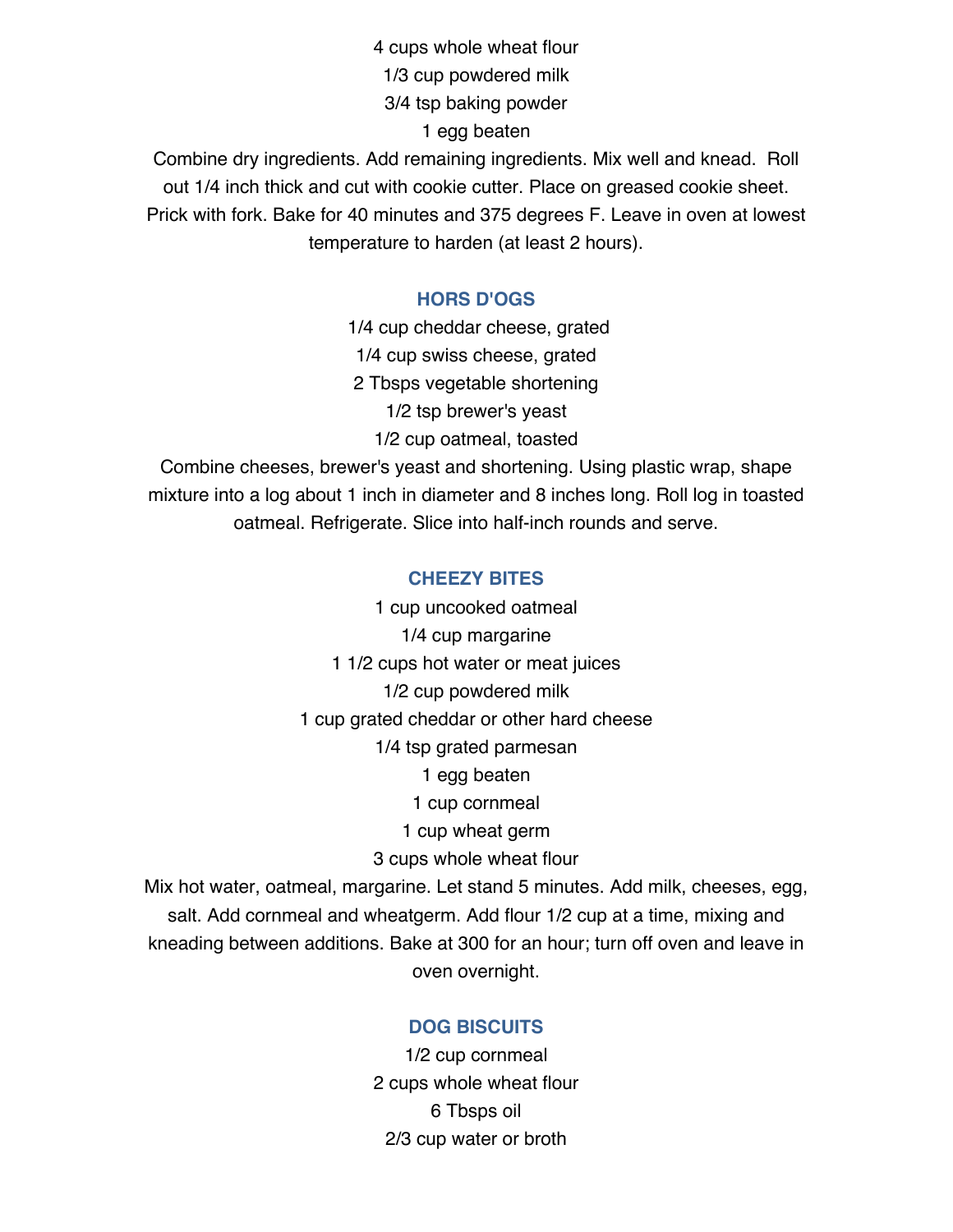Preheat oven to 350 degrees. Mix all ingredients together well. Roll out to 1/4 inch thick. Cut into desired shapes with cookie cutter. Bake 35 to 40 minutes. Let cool and store in tightly sealed container.

### **CRUNCHY SUNFLOWER BISCUITS**

2 cups whole wheat flour 1/2 cup soy flour 1 tsp salt 1/4 cup corn meal 2 eggs mixed with 1/4 cup milk 2 Tbsps butter or vegetable oil 1/4 cup unsulphered molasses 1/2 cup sunflower seeds

Preheat oven to 350 degrees. Mix dry ingredients. Add melted butter (or oil), molasses and egg mixture (save 1 Tbsp egg mixture). Knead together (add milk if too dry), let sit for 1/2 hour. Roll to 1/2 inch and cut into desired shapes with cookie cutter. Put on cookie sheet,"paint" on remaining egg mixture, and bake 30 minutes. Let cool and store in tightly sealed container.

### **DOG TREATS**

1 cup whole wheat flour 1/2 cup wheat germ 1/2 tsp salt 1 tsp brown sugar 1 cup all-purpose flour 1/2 cup water 1/2 cup dry milk powder 6 Tbsps margerine or shortening 1 egg 1 tsp garlic powder (optional) 1 tsp grated carrot (optional) 1 tsp grated cheese (optional)

Preheat oven to 325 degrees. Combine flours, milk, margarine/shortening, wheat germ - mix until it resembles corn meal. Beat brown sugar into egg. Stir egg mixture into flour mix. Add water gradually to make a stiff dough. Knead and roll out 1/2 inch thick. Cut into desired shape with cookie cutter. Bake for 30 minutes. Let cool and store in tightly sealed container.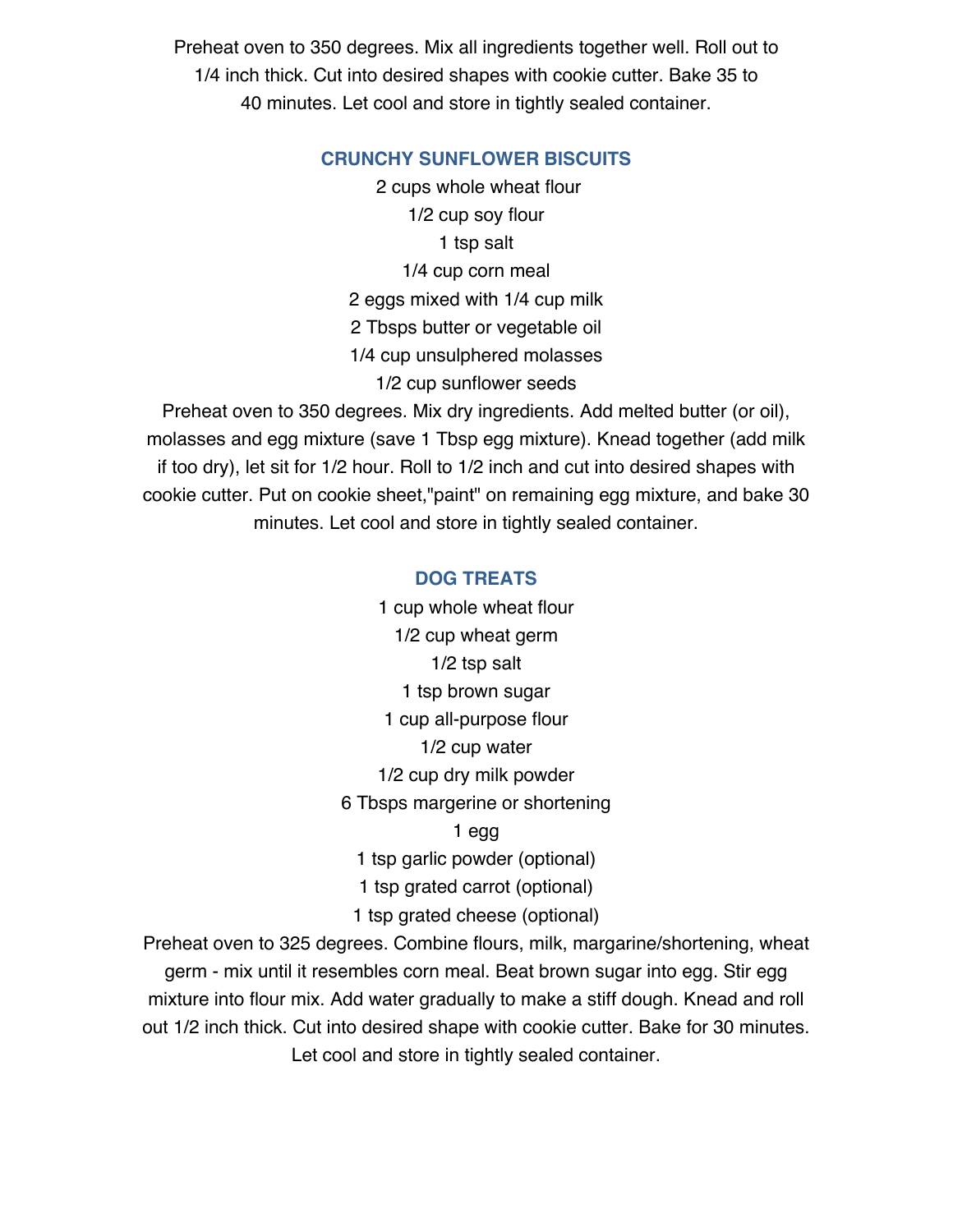### **CAROB TREATS** (Dog Cookies)

3 cups whole wheat flour 1/2 cup wheat germ 2 1/2 cups oatmeal 1/8 cup peanut oil 1/8 cup corn oil margarine 1 Tbsp brown sugar 2 oz carob chips (available in health food stores), melted 1 cup water 1/4 cup molasses 1/2 cup powdered milk

Mix dry ingredients in a large bowl. Add remaining ingredients and mix until blended. Dough will be stiff. Chill. Roll dough on a greased cookie pan and cut into shapes 1/2 inch thick. Bake at 300 for 1 hour. Makes 2 to 3 dozen.

### **CHEESE AND GARLIC DOG COOKIES**

1 1/2 cups whole wheat flour 1 1/4 cups grated cheddar cheese 1/4 pound corn oil margarine 1 clove garlic, crushed pinch of salt

Grate the cheese and let stand until it reaches room temperature. Cream the cheese with the softened margarine, garlic, salt, and flour. Add enough milk to form into a ball. Chill for 1/2 hour. Roll onto floured board. Cut into shapes and bake at 375 for 15 minutes or until slightly brown, and firm. Makes 2 to 3 dozen, depending on size.

### **WHOLE WHEAT DOG COOKIES**

2 1/2 cups whole wheat flour 1/4 cup wheat germ 1/4 cup milk 1 clove garlic, crushed 4 Tbsps margarine, softened 1 egg, beaten 1 Tbsp molasses

Combine flour, wheat germ, garlic, and salt in a large bowl. Cut in margarine. Stir in beaten egg, molasses, and milk. Add enough water so mixture can be shaped into a ball. Roll dough onto a floured board to a thickness of 1/2 inch. Cut into shapes and place on a greased baking sheet. Bake at 375 for 20 minutes, remove from oven, and let cool. Makes about 30 biscuits.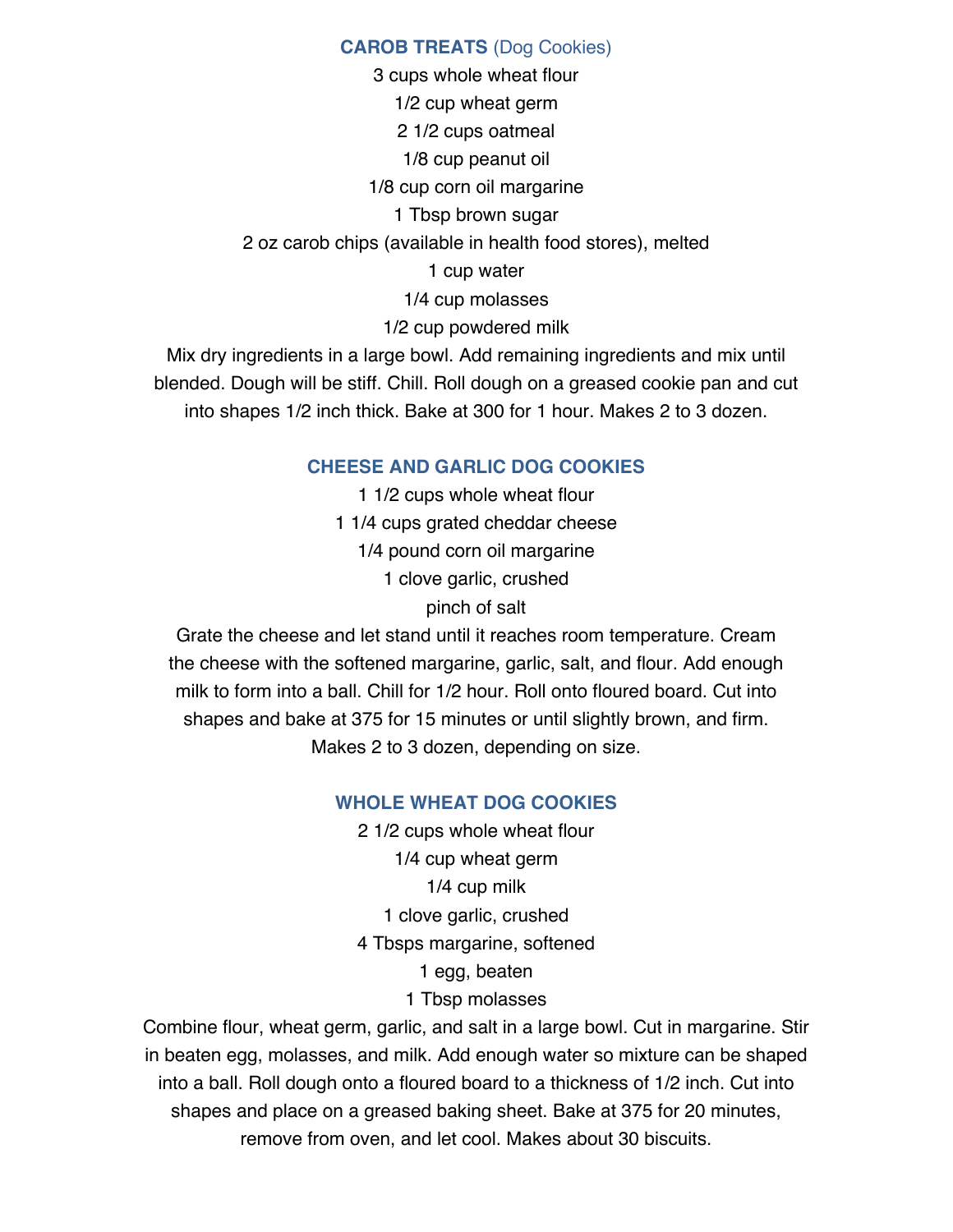#### **JASON'S DOGGIE BISCUITS**

3 1/2 cups unbleached all-purpose flour 2 cups whole-wheat flour 1 cup rye flour 2 cups bulgur (cracked wheat) 1 cup cornmeal 1/2 cup instant nonfat dry-milk powder 4 tsps salt 1 envelope active dry yeast 1/4 cup warm water 3 cups chicken broth 1 egg, slightly beaten with 1 tsp milk

Turn oven on to 300 degrees F. Mix the first 7 ingredients with a wooden spoon in a large bowl. Dissolve yeast thoroughly in warm water (110-115 degrees F) in glass measuring cup. Add to dry ingredients. Add chicken broth to flour mixture. Stir until dough forms. Roll out dough until it is 1/4-inch thick. Using a large dog biscuit for model, cut out bone shapes from dough. Place on prepared cookie sheets. Brush dough with egg glaze. Bake bones for 45 minutes. Turn oven off. Biscuits should remain in oven overnight to harden. Makes 30 large bones. Per bone: 158 calories, 6 g protein, 32 g carbohydrate, 1 g fat, 11 mg cholesterol, 364 mg sodium.

#### **DOG TREATS**

1 cup cornmeal 1 cup flour (I like whole wheat) 2 lbs pureed raw liver 1 tsp garlic powder 2 raw eggs

Mix the above and bake in a 9x13 inch pan for 20 minutes at 325. If you take them out at this point and cut them into the size you want, you can either keep them frozen and pull them out in handfuls (they are dry and firm to the touch) or you can then put them back in the oven for an additional 20 minutes. Just make sure to cut them before extended cooking or you'll end up with liver bricks :).

### **HOMEMADE DOG TREATS**

3 1/2 cups flour 2 cups whole wheat flour 1 cup rye flour 1 cup cornmeal 2 cups cracked wheat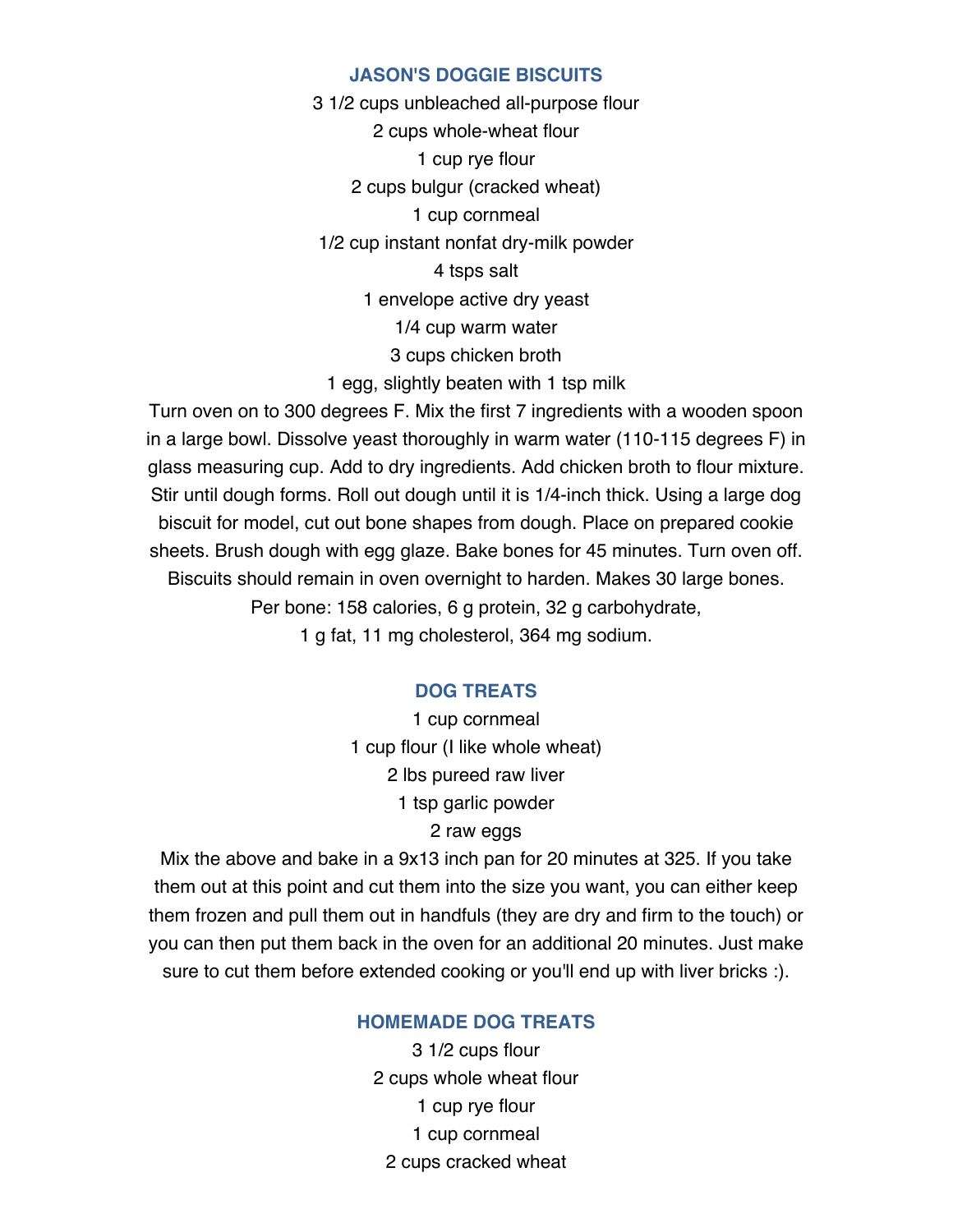1/2 cup powdered milk 4 tsp salt 7 1/2 g (1 env) yeast 1/4 cup warm water 2 cups chicken stock

Combine all the dry ingredients (except yeast) in a bowl. In another bowl combine the yeast and warm water. Leave it sit for a few minutes then add the chicken stock. Mix the liquid into the dry ingredients and knead for about 3 minutes. Roll out the dough about 5mm thick then cut into biscuit shapes. Bake at 300 degrees for 45 minutes. When done, turn off the oven and leave the biscuits overnight so they become bone hard. This recipe can be varied by replacing the chicken stock with any other sort of stock.

#### **BANANA PUPCAKES**

2 cups water 2 bananas 1/2 teasp vanilla 3 cops whole wheat flour 1/2 tablespoon baking powder 1 egg

2 tablespoons honey

Preheat oven to 350. In a bowl combine water, mashed bananas, vanilla, egg and honey. Add flour and baking powder. Mix well. Pour into cupcake pans. ( I used nonstick spray on the pans) Bake 20 min or until toothpick inserted comes out clean. Frosting - In a mixer combine 12 oz nonfat cream cheese, 1 teasp. vanilla, 1 teasp. honey. Add 3 teasp cinnamon or carob powder, if desired.

### **DOG BISQUITS**

1 package dry yeast 1/4 cup warm water 1 pint chicken stock 3 1/2 cups unbleached white flour 2 cups whole wheat flour 1 cup rye flour 2 cups cracked wheat (or wheat germ) 1/2 cup dry milk 1 teaspoon salt (optional) 1 egg beaten with 1 tablespoon milk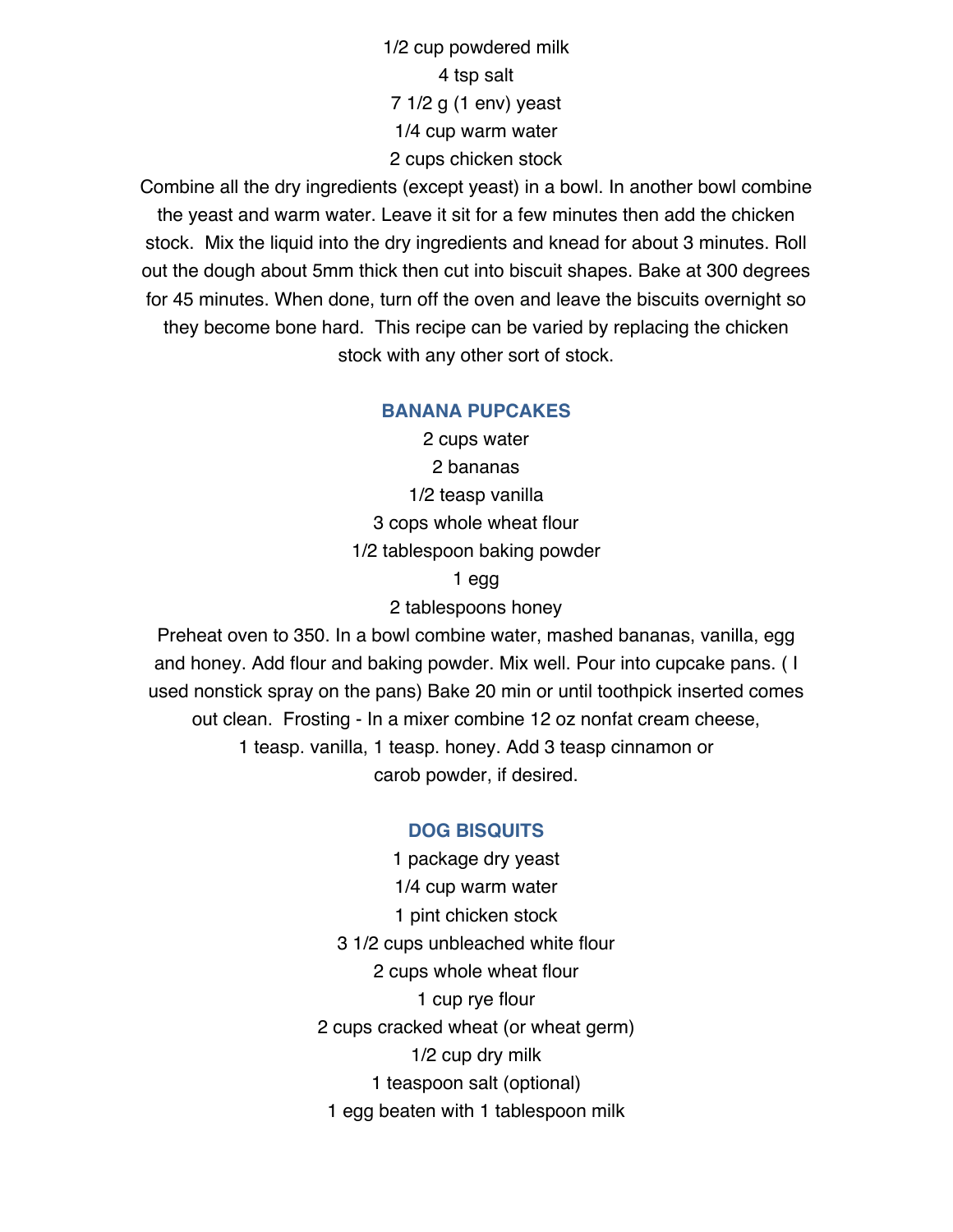Dissolve yeast in 1/4 cup warm water. Add to chicken stock. Combine all dry ingredients. Add chicken stock mixture. Knead on a floured surface for about 3 minutes, working into a stiff dough. Roll out to a thickness of 1/4 inch. Cut into bars or with a cookie cutter. Brush with egg/milk wash and place on cookie sheets. Bake in 300 degree oven for about 45 minutes. Turn off heat and leave biscuits in oven overnight. Makes 4 to 5 dozen bars.

### **CANINE BONES FOR XMAS**

1 pound beef liver 2 large eggs, shells washed 1 cup low-fat cottage cheese 1 1/2 cups wheat germ about 3 1/4 cups whole-wheat flour

Rinse liver and cut into 1-inch chunks. Put in a 2-quart pan with 1 cup water, and bring to a boil on high heat. Reduce heat, cover and simmer gently until liver is no longer pink, about 5 minutes. Put liver in a blender, saving the liquid from previous step. Break in eggs, including shells. Whirl to puree, adding reserved liquid as needed. Scrape mixture into bowl, adding remaining cooking liquid, cottage cheese, wheat germ and 3 cups flour. Stir until evenly moistened. Knead until dough no longer feels sticky, adding more flour as required. Roll out dough onto a floured board until 1/2 inch thick. Cut dough with floured bone-shaped cookie cutter. Bake in 300 degree oven until bones are tinged darker brown and feel firm to touch, about 1 hour. Cool on racks. Once cool, bones should be hard when pressed; if not, bake 10 minutes more a t 300 degrees and cool. (Makes about 4 1/2 dozen 3 1/2 inch long bones.) Nutritional Information: Per bone: 41 cal.; 3.2 g protein; 0.7 g fat (0.2 g sta); 5.5 g carbo.; 19 mg sodium; 28 mg chol.

### **CHEVELLE'S FAVORITE LIVER BAIT**

1 lb. of finely ground raw liver 1 C flour 1/2 C cornmeal 1 to 3 Tbsp garlic salt.

Optional things I've added: several eggs, cottage cheese, grated cheddar cheese or parmesan, oatmeal, other grains, grated carrots or apple, several cloves of garlic run through the grinder in place of the garlic salt.

### **METHOD:**

Spread on a lightly greased piece of tin foil on a cookie sheet. It is very THICK -- like wet concrete! Bake at 350 degrees for 30 minutes. When it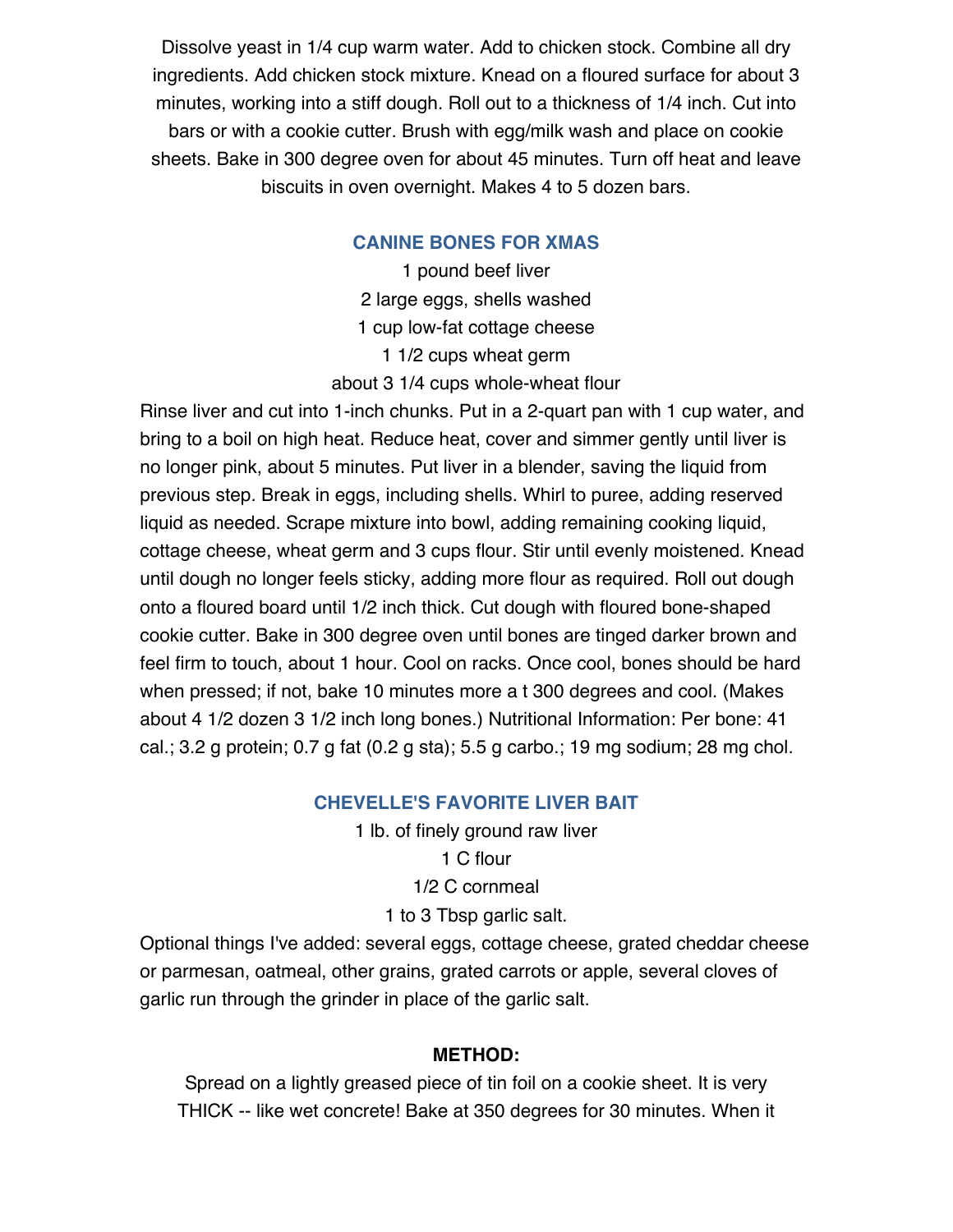is done, peel off the tin foil, break the liver into pieces, and then freeze in packages to fit your needs. This bait will keep without refrigeration for at least a week if it isn't in the sun or extreme heat; it breaks into tiny pieces using only your fingernails; it doesn't go mushy; and dogs will do just about ANYTHING for just a crumb of it! It will keep for several weeks in the refrigerator; it can be FROZEN AND REFROZEN numerous times, and it thaws in less than 5 minutes! To make a crunchy bait, bake until it looks like a biscuit. Freeze unused portions in sealed bags.

# **GANDOLF'S "PRINCE OF FLANDERS BISCUITS"**

1 lb beef liver 2 large eggs, shells washed 1 cup low-fat (not non-fat) cottage cheese 1-1/2 cup wheat germ about 3-1/2 cups whole wheat flour

### **METHOD**

- 1. cut liver into 1" chunks, place in small saucepan and cover with 1 cup water
- 2. bring to a boil; cover & reduce heat & simmer until liver is no longer pink -about 5 minutes
- 3. drain off liquid; if needed, add enough water to make 1 cup
- 4. puree liver & eggs, including shells, in blender or Cuisinart, adding enough of the cooking liquid to keep mixture moving
- 5. scrape mixture into bowl; add remaining liquid, cottage cheese, wheat germ and 3 cups flour; mix well
- 6. scrape mixture onto floured board & knead, adding flour, until dough is no longer sticky (or, return to Cuisinart fitted with dough blade and process til a ball of dough forms, then knead on board)
- 7. roll out to 1/2" thickness, cut into shape desired
- 8. place on greased cookie sheet & bake at 300\* til browner and firm 60- 70 minutes
- 9. cool on racks; if soft when cool, return to oven for additional 10 min; cool
- 10.store in airtight container in refrigerator or freezer; makes about 4 dozen 3-1/2" bones

### **HEALTH MUFFINS**

Preheat oven to 425. Line muffin tins with foil/paper muffin forms. 1 1/2 cups oat flour 1 cup rolled oats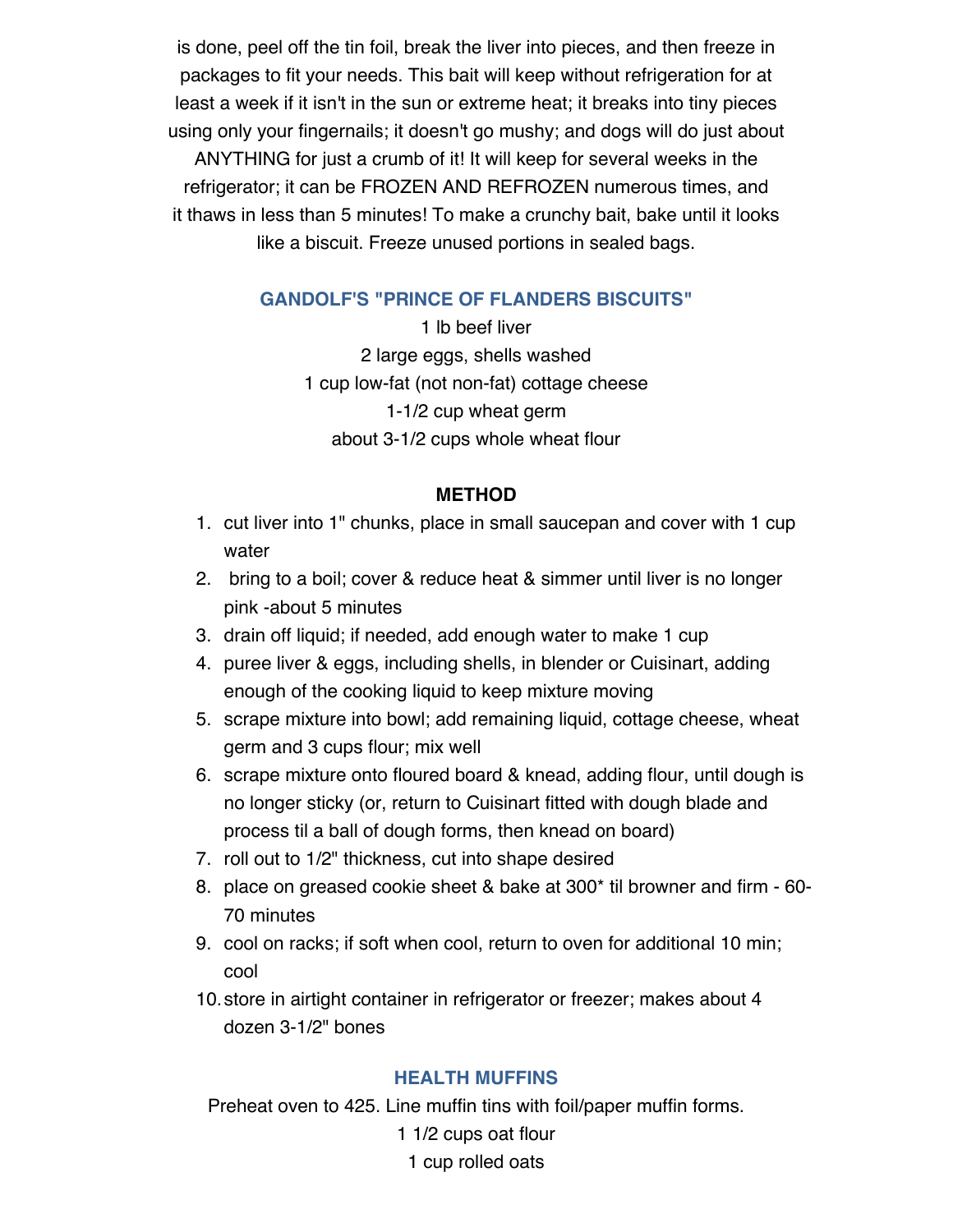1 cup oat bran 2 tsp. baking soda 1 tsp. cinnamon 1 egg lightly beaten 1/4 cup honey 3 Tbl. vegetable oil 3/4 cup milk "optional ingredients" : apples/banana's blended together shredded zucchini and carrots nuts/raisins shredded cheddar/jack cheese cooked chicken

Mix dry ingredients. In a separate bowl, mix the egg, honey and oil. Mix the milk in with the dry ingredients, blending well. At this point mix your "optional" ingredients into the honey mixture, then mix the honey mixture into the flour/milk batter. Put in muffin tins and bake for 15 - 20 minutes. These muffins freeze well.

#### **BREATH BISCUITS**

2 cups brown rice flour 1 Tbl. charcoal 1 large egg slightly beaten 3 Tbl. vegetable oil 1/2 cup chopped parsley 1/3 cup chopped fresh mint 2/3 cup milk

Preheat oven to 400. Combine flour, salt and charcoal. In a medium bowl, combine egg, oil, parsley and mint; mix well. Slowly stir in flour mixture, then add enough milk to make a dough the consistency of drop biscuits. Drop heaping tablespoons of dough about 1 in. apart onto greased baking sheets. Bake 15 min., or until firm. Store cooled biscuits in tightly covered container in refrigerator.

#### **GOOD PUPPY COOKIES**

1/2 cup powdered milk 1 egg, well beaten 2 1/2 cups flour 1/2 tsp garlic salt 1 1/2 tsp brown sugar 1/2 cup water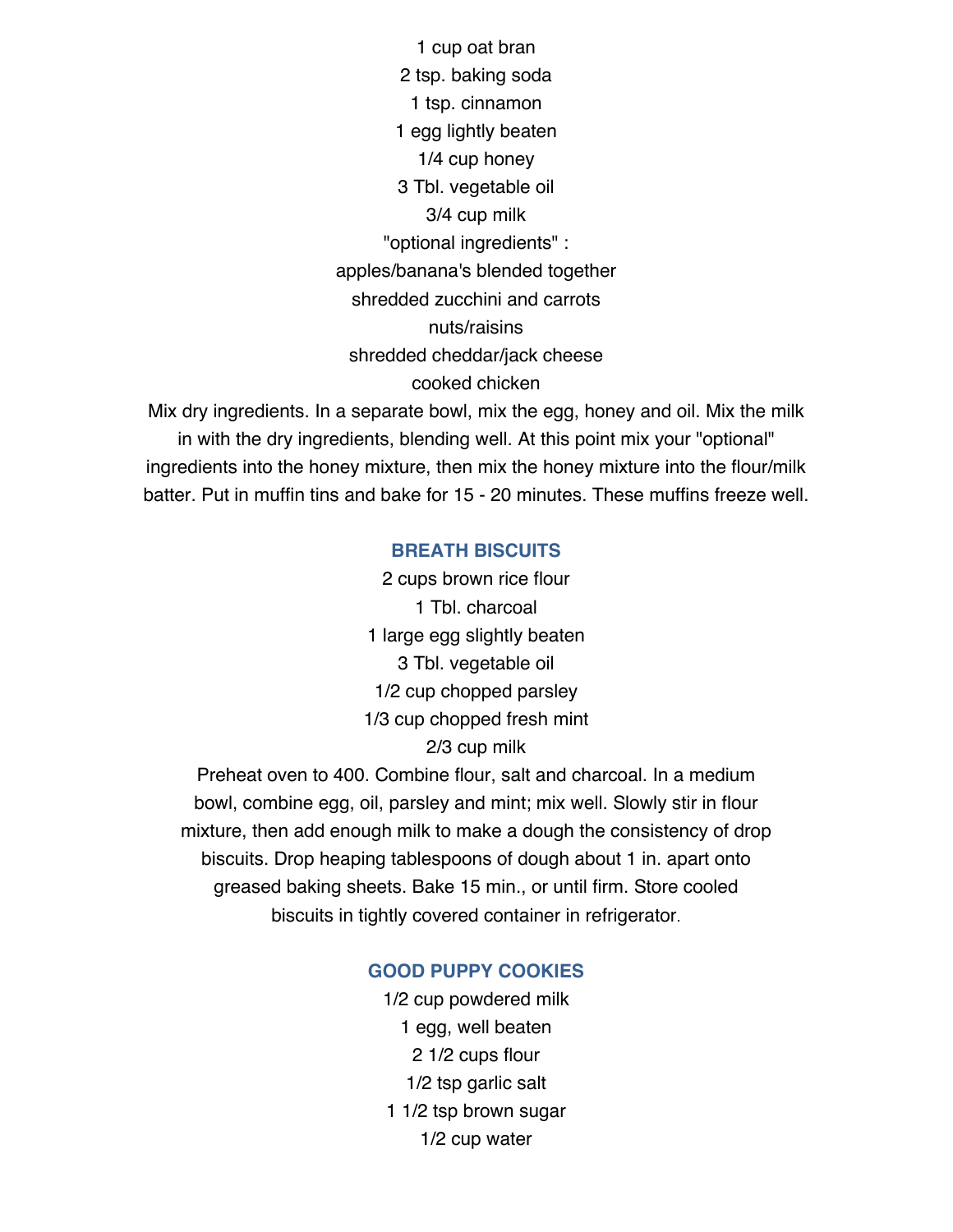### 6 tblsp gravy

# baby food meat

Mix all ingredients and shape into a ball. Roll out on a floured board about 1/2" thick. (use extra flour if needed) Dip cookie cutter in flour and cut out shapes. Bake @ 350F for 25-30 minutes. Cool. Cookies should be hard.

# **TLC TREATS**

1 c cooked chicken 2 T chicken fat 1 egg

1 c flour

Add ingredients one at a time in a food processor with a blade. When ball forms, roll out, and cut into cookies. Bake at 350 for 15 min. VARIATIONS: Add a pinch of salt and 1 T sugar to make them tasty enough for humans. Add tomato paste and a little more flour to make them more colorful. Replace chicken and fat with cheese.

# **WHEAT-FREE SALMON TREATS**

1 can flaked salmon (undrained) 1 cup oatmeal 1 cup yellow cornmeal 1/4 teaspoon baking powder 1/2 teaspoon garlic powder 1/3 cup water

Preheat oven to 350°F. In a blender or food processor,

combine oatmeal, salmon, and water, and blend until well blended. Remove, and knead until it is a soft dough. On a lightly floured surface, roll to 1/4" thickness and cut into shapes. Place on a non-stick or lightly greased cookie sheet and bake for 20 to 30 minutes, watching for burning. Remove and cool.

# **OATMEAL DOGGIE COOKIES**

3 cups whole wheat flour 3 cups uncooked oatmeal 1/2 cup wheat germ 5 tablespoons margarine 1/4 cup plain molasses 1 cup evaporated milk 1 cup water

Preheat oven to 300°F. In large bowl, combine flour, oatmeal and wheat germ. Then add remaining ingredients, mixing well until ingredients are distributed evenly throughout. You can add up to one additional tablespoon of